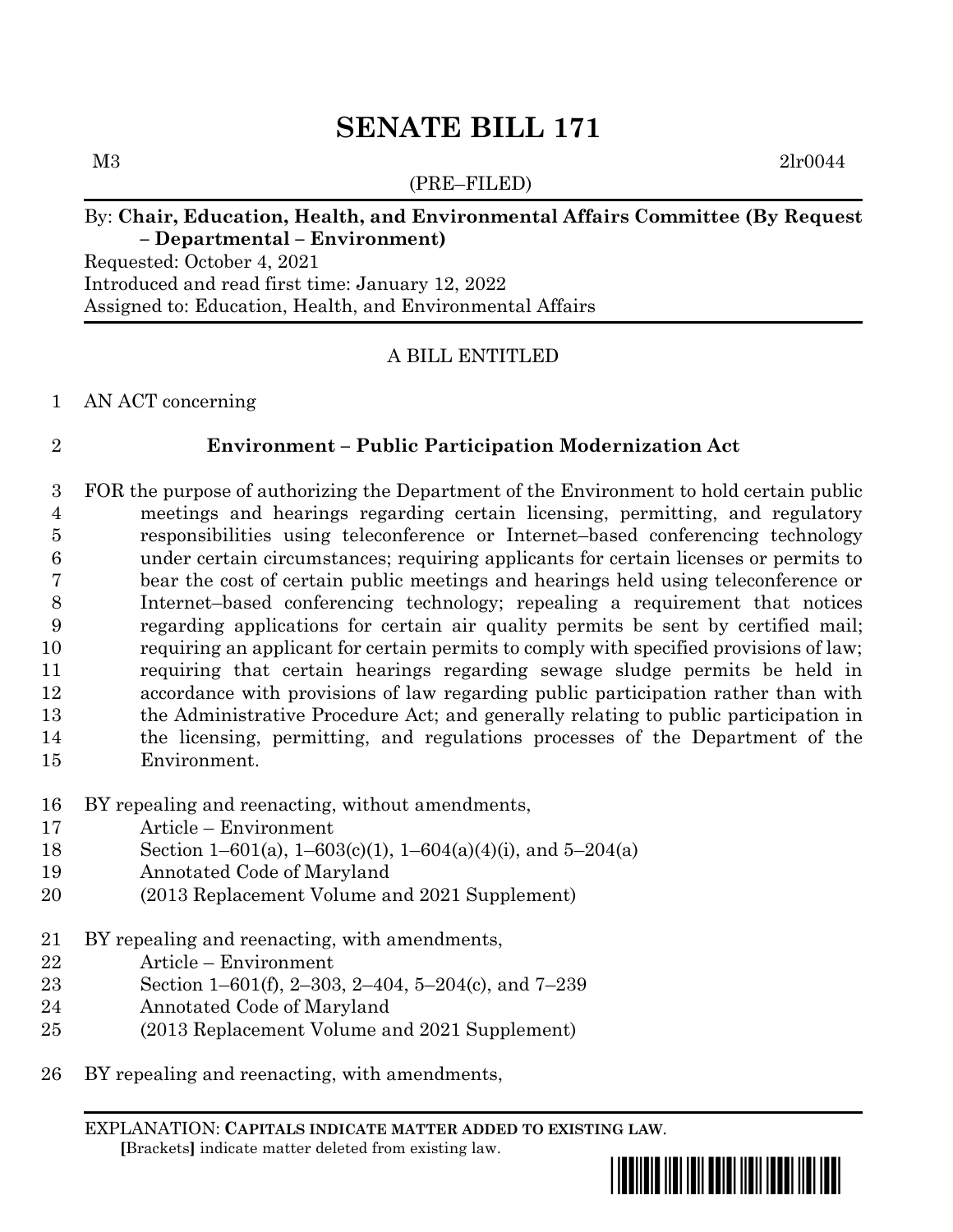| 1<br>$\sqrt{2}$<br>$\overline{3}$<br>4                | Article – Environment<br>Section 9-204.2, 9-234, 9-234.1, 9-324, and 16-307(a)(5)<br>Annotated Code of Maryland<br>(2014 Replacement Volume and 2021 Supplement)                                                                                 |
|-------------------------------------------------------|--------------------------------------------------------------------------------------------------------------------------------------------------------------------------------------------------------------------------------------------------|
| $\overline{5}$<br>$\boldsymbol{6}$<br>7<br>$8\,$<br>9 | BY repealing and reenacting, without amendments,<br>Article - Environment<br>Section $16-307(a)(1)$<br>Annotated Code of Maryland<br>(2014 Replacement Volume and 2021 Supplement)                                                               |
| 10<br>11                                              | SECTION 1. BE IT ENACTED BY THE GENERAL ASSEMBLY OF MARYLAND,<br>That the Laws of Maryland read as follows:                                                                                                                                      |
| 12                                                    | <b>Article - Environment</b>                                                                                                                                                                                                                     |
| 13                                                    | $1 - 601$ .                                                                                                                                                                                                                                      |
| 14<br>15                                              | Permits issued by the Department under the following sections shall be issued<br>(a)<br>in accordance with this subtitle:                                                                                                                        |
| 16                                                    | Air quality control permits to construct subject to $\S 2-404$ of this article;<br>(1)                                                                                                                                                           |
| 17<br>18                                              | (2)<br>Permits to install, materially alter, or materially extend landfill<br>systems, incinerators for public use, or rubble landfills subject to $\S 9-209$ of this article;                                                                   |
| 19<br>20                                              | Permits to discharge pollutants to waters of the State issued pursuant<br>(3)<br>to $\S 9-323$ of this article;                                                                                                                                  |
| 21<br>22<br>23                                        | Permits to install, materially alter, or materially extend a structure<br>(4)<br>used for storage or distribution of any type of sewage sludge issued, renewed, or amended<br>pursuant to $\S 9-234.1$ or $\S 9-238$ of this article;            |
| 24<br>25                                              | Permits to own, operate, establish, or maintain a controlled hazardous<br>(5)<br>substance facility issued pursuant to $\S$ 7-232 of this article;                                                                                               |
| 26<br>27                                              | (6)<br>Permits to own, operate, or maintain a hazardous material facility<br>issued pursuant to $\S$ 7–103 of this article; and                                                                                                                  |
| 28<br>29                                              | Permits to own, operate, establish, or maintain a low-level nuclear<br>(7)<br>waste facility issued pursuant to $\S$ 7–233 of this article.                                                                                                      |
| 30<br>31<br>32                                        | When this article requires more than one public informational meeting<br>(f)<br>(1)<br>or public hearing, the Department may consolidate some or all of the meetings or hearings<br>for the proposed facility with similar meetings or hearings. |
| 33                                                    | WHEN THIS SUBTITLE REQUIRES THE DEPARTMENT TO<br>(2)<br>(I)                                                                                                                                                                                      |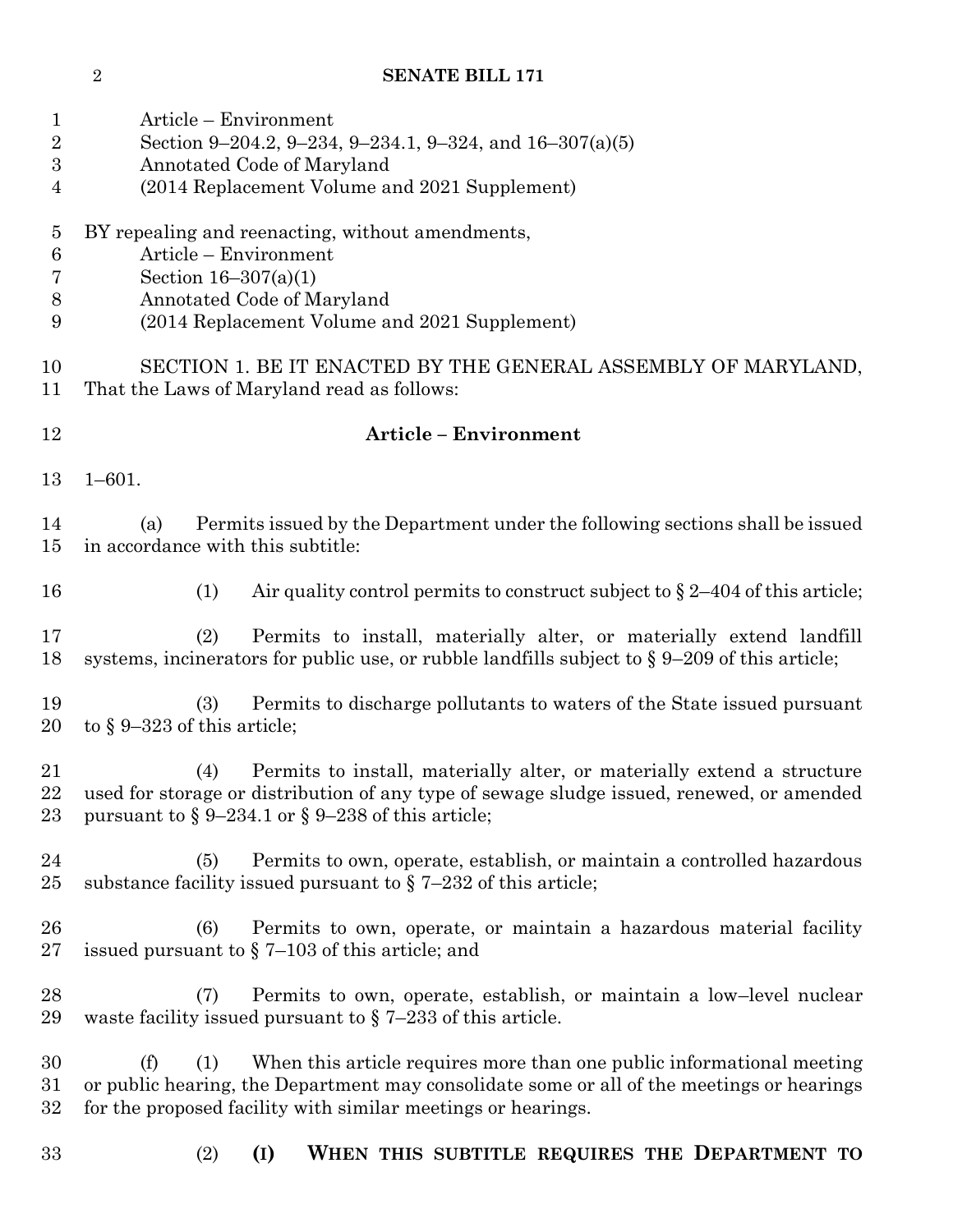**HOLD A PUBLIC INFORMATIONAL MEETING OR PUBLIC HEARING, THE DEPARTMENT SHALL HOLD THE MEETING OR HEARING IN ACCORDANCE WITH THE REQUIREMENTS OF THIS PARAGRAPH.**

 **(II) THE DEPARTMENT MAY HOLD A PUBLIC INFORMATIONAL MEETING OR PUBLIC HEARING REQUIRED UNDER THIS SUBTITLE USING TELECONFERENCE OR INTERNET–BASED CONFERENCING TECHNOLOGY UNLESS:**

 **1. AN APPLICABLE PROVISION OF FEDERAL STATUTE OR REGULATION REQUIRES THE MEETING OR HEARING TO BE HELD IN PERSON; OR**

 **2. SUBJECT TO SUBPARAGRAPH (IV) OF THIS PARAGRAPH, ANY PERSON MAKES A TIMELY REQUEST WITHIN THE TIME PERIODS SPECIFIED IN §§ 1–603(C)(1) AND 1–604(A)(4)(I) OF THIS SUBTITLE THAT THE MEETING OR HEARING BE HELD IN PERSON.**

 **(III) [**The Department shall hold public informational meetings and public hearings**] IF THE DEPARTMENT HOLDS AN IN–PERSON PUBLIC INFORMATIONAL MEETING OR PUBLIC HEARING, THE DEPARTMENT SHALL HOLD THE MEETING OR HEARING** at a location in the political subdivision and in close proximity to the location where the individual permit applies.

 **(IV) TO PROTECT PUBLIC HEALTH AND SAFETY, THE DEPARTMENT IS NOT REQUIRED TO HOLD AN IN–PERSON PUBLIC INFORMATIONAL MEETING OR PUBLIC HEARING SPECIFIED UNDER SUBPARAGRAPH (II)2 OF THIS PARAGRAPH IF AN EMERGENCY DECLARATION IS ISSUED BY AN EXECUTIVE AUTHORITY OF:**

**1. THE FEDERAL OR STATE GOVERNMENT; OR**

 **2. THE LOCAL GOVERNMENT WITH JURISDICTION OVER A COUNTY OR MUNICIPALITY WHERE THE IN–PERSON MEETING OR HEARING WOULD OTHERWISE BE HELD.**

 **(V) THE APPLICANT SHALL BEAR THE COST OF A PUBLIC INFORMATIONAL MEETING OR PUBLIC HEARING HELD USING TELECONFERENCE OR INTERNET–BASED CONFERENCING TECHNOLOGY IN ACCORDANCE WITH SUBPARAGRAPH (II) OF THIS PARAGRAPH.**

1–603.

 (c) (1) Upon written request made within 10 working days after publication of a notice of application, or in its own discretion, the Department shall provide an opportunity for an informational meeting with respect to the application.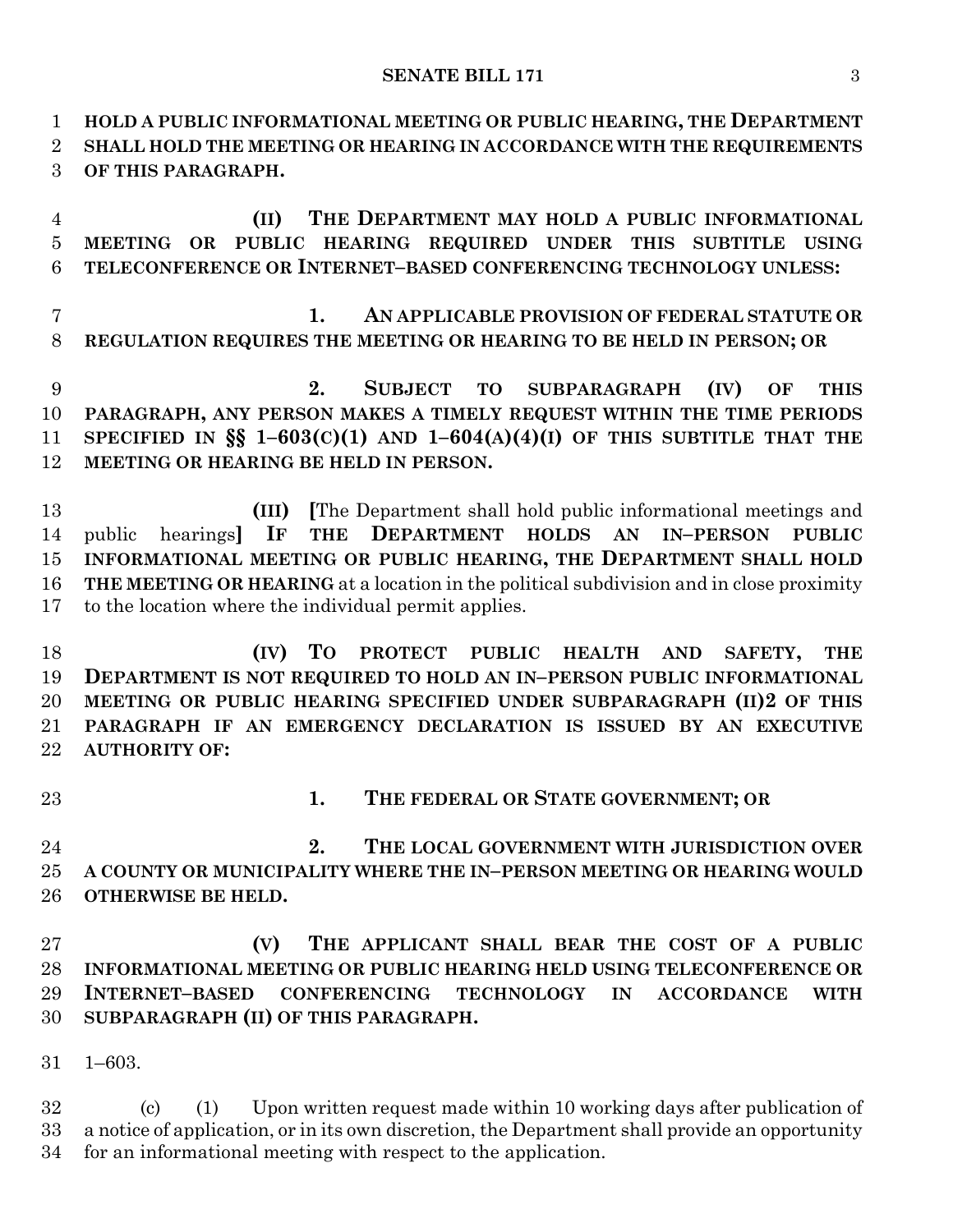- 
- 1–604.

 (a) (4) (i) The Department shall schedule a public hearing on the tentative determination when a written request for a public hearing is made within 20 days of publication of a notice of the tentative determination.

2–303.

 (a) The Department may not adopt any rule or regulation under this title unless the requirements of this section and the Administrative Procedure Act are met.

 (b) **(1)** Before adopting any rule or regulation under this title, the Department shall announce and hold a public hearing on the subject.

## **(2) A PUBLIC HEARING REQUIRED UNDER THIS SUBTITLE MAY BE HELD USING TELECONFERENCE OR INTERNET–BASED CONFERENCING TECHNOLOGY.**

 (c) (1) **[**Until October 1, 2014, at least 30 days before the public hearing, the Department shall publish notice of the hearing in a newspaper of general circulation in the area concerned.

- (2) The notice required under paragraph (1) of this subsection shall state:
- 17 (i) The date, time, and place of the hearing;
- 18 (ii) The purpose of the hearing;

 (iii) That, beginning on October 1, 2014, all future notices required under this title will be posted on the Department's Web site; and

- (iv) A phone number or electronic mail address at the Department that a person can contact to arrange for the receipt of future public notices required under this title by first–class mail or electronic mail.
- (3) Beginning on October 1, 2014, at**] AT** least 30 days before the public hearing, the Department shall publish notice of the hearing in a newspaper of general circulation in the area concerned or on the Department's **[**Web site**] WEBSITE**.
- **[**(4)**] (2)** The notice required under paragraph **[**(3)**] (1)** of this subsection shall state:
- (i) The date, time, and place of the hearing; and
- (ii) The purpose of the hearing.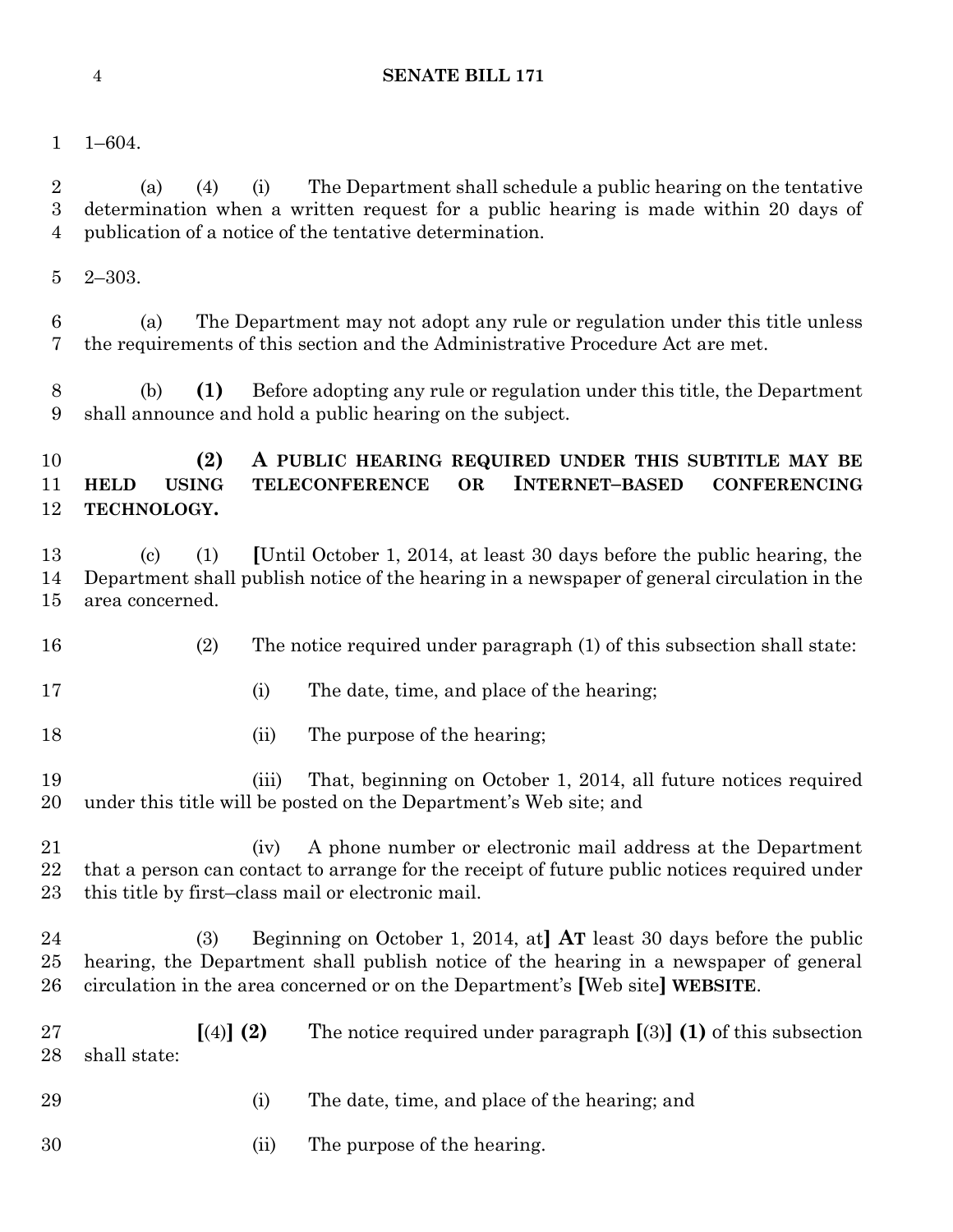(d) **[**Beginning on October 1, 2014, the**] THE** Department shall publish annually a notice in a newspaper of general circulation to inform the public of:

 (1) The types of public notices required under this title that are available on the Department's **[**Web site**] WEBSITE**; and

 (2) A phone number or electronic mail address at the Department that a person can contact to arrange for the receipt of future public notices required under this title by first–class mail or electronic mail.

 (e) After the public hearing, the Department may adopt the rule or regulation with or without modification.

2–404.

(a) This section applies to the following activities:

12 (1) Construction of a new source;

 (2) Replacement of components of an existing permitted source, if the fixed capital cost of the replacement components exceeds one–half of the fixed capital cost that would be required to construct a new source comparable in process to the existing source; and

 (3) Modification of an existing permitted source by making a physical or operational change to the source that will result in a significant net increase in emissions of any pollutant from that source.

 (b) (1) Before accepting an application for a permit subject to subsection (c) of this section, the Department shall require the applicant to submit documentation:

 (i) That demonstrates that the proposal has been approved by the local jurisdiction for all zoning and land use requirements; or

 (ii) That the source meets all applicable zoning and land use requirements.

 (2) Paragraph (1) of this subsection does not apply to any application for a permit to construct at an existing source unless the existing source is a nonconforming use.

 (c) The Department shall comply with the provisions in subsection (d) of this section before issuing a permit for the activities listed in subsection (a) of this section at:

 (1) Any source which is required to obtain a permit to operate under regulations adopted under this subtitle;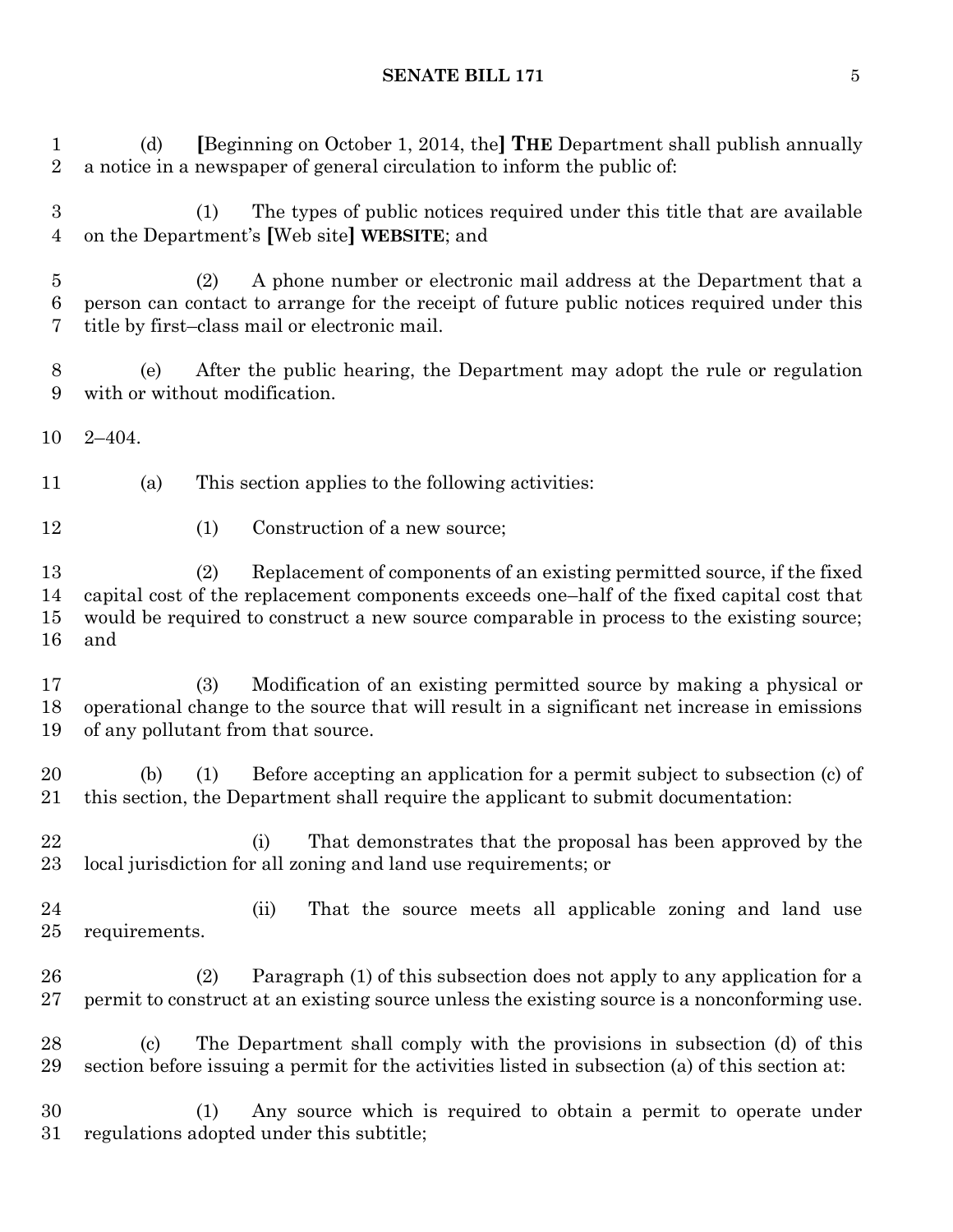(2) Any source which is subject to federal standards under 40 C.F.R. Part 61 (National Emission Standards for Hazardous Air Pollutants) or 40 C.F.R. 52.21 (Prevention of Significant Deterioration); or

 (3) Any source that will, after control, discharge 25 tons or more per year of a pollutant regulated under this title in the areas of Baltimore City designated by the United States Post Office as zip code numbers 21225, 21226, and 21230.

 (d) (1) On receipt of an application for a permit subject to subsection (c) of this section, the Department shall give notice immediately or require the applicant to give notice immediately of the application **[**by certified mail**]** to:

 (i) The governing body of each county or municipal corporation in which any portion of the source is located or is proposed to be located;

 (ii) The governing body of each county or municipal corporation within one mile of the property line of the source or the proposed location of the source;

 (iii) Each member of the General Assembly representing any part of a county in which any portion of the source is located or proposed to be located; and

 (iv) Each member of the General Assembly representing any part of each county within one mile of the property line of the source or the proposed location of the source.

 (2) In addition to the requirements under paragraph (1) of this subsection, before issuing a permit subject to subsection (c) of this section, the Department shall:

 (i) Comply with the provisions of Title 1, Subtitle 6 of this article; and

23 (ii) Conduct any public hearing required by Title 1, Subtitle 6 of this article **[**in the county in which the proposed source is located**]**.

 (3) In addition to the requirements under paragraphs (1) and (2) of this subsection, before issuing a permit to construct a source described in subsection (c)(3) of this section, the Department shall require at the expense of the applicant the preparation of an ambient air quality impact analysis regarding the proposed construction.

 (e) Before issuing a permit for the activities listed in subsection (a) of this section at any source which is subject to federal standards under 40 C.F.R. Part 60 (New Source Performance Standards), the Department shall:

(1) Comply with the provisions of subsection (d) of this section; or

 (2) (i) Electronically post a notice of an application for the permit on the Department's **[**Web site**] WEBSITE** in accordance with § 1–602(b)(1) of this article;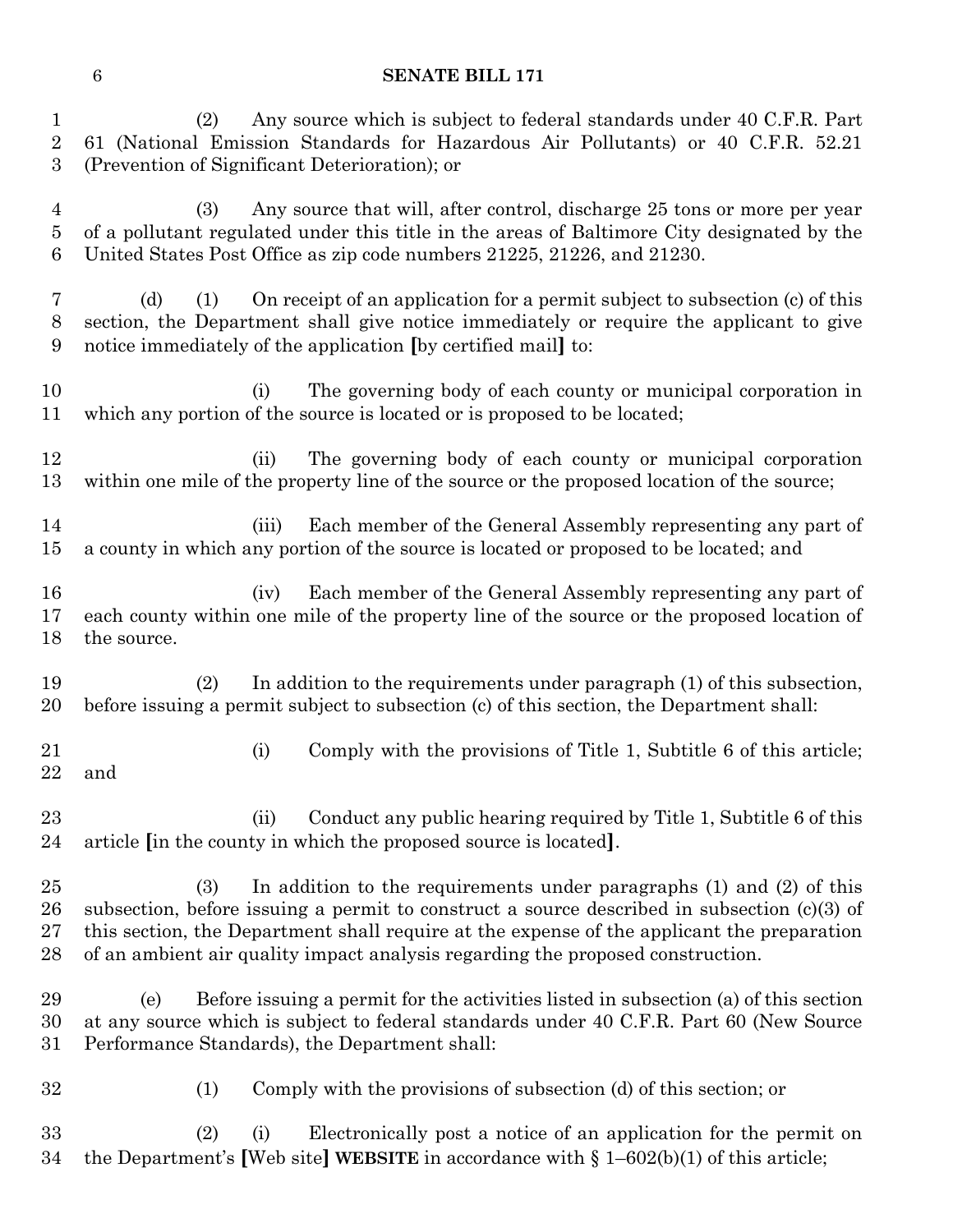(ii) Give notice to the chief executive of any county or municipal corporation in which any portion of the source is located or is proposed to be located; and (iii) Receive comments from the public on the permit application. (f) The provisions of this section do not apply to any permit to construct control equipment on an existing source or to any permit to operate. 5–204. (a) (1) It is the intent of the General Assembly to establish consolidated procedures and notice and hearing requirements for Subtitles 5 and 9 of this title and Titles 14, 15, and 16 of this article in order to ensure efficient review and consistent decision making. (2) Notwithstanding any provision of the State Government Article, public notice on pending applications provided in accordance with the provisions of this section shall be the only notice required by law. (c) **(1)** The Department shall hold a public informational hearing if it receives a timely written request in accordance with the **[**following**]** provisions**[**:**] OF THIS SUBSECTION. [**(1)**] (2)** The request shall be received prior to the close of the public comment period. **[**(2)**] (3)** A public informational hearing shall be held within 45 calendar days of the close of the public comment period. **[**(3)**] (4)** The Department shall specify the date, time, and location of the public **INFORMATIONAL** hearing. **(5) THE PUBLIC INFORMATIONAL HEARING MAY BE HELD USING TELECONFERENCE OR INTERNET–BASED CONFERENCING TECHNOLOGY. [**(4)**] (6)** The Department shall mail notice of the date, time, and location of any public informational hearing on an application to those persons on the interested persons list no later than 14 calendar days prior to the hearing. **[**(5)**] (7)** The Department may extend the official record of a public informational hearing. **(8) THE APPLICANT SHALL BEAR THE COST OF A PUBLIC INFORMATIONAL HEARING HELD USING TELECONFERENCE OR INTERNET–BASED** 

**CONFERENCING TECHNOLOGY IN ACCORDANCE WITH PARAGRAPH (5) OF THIS**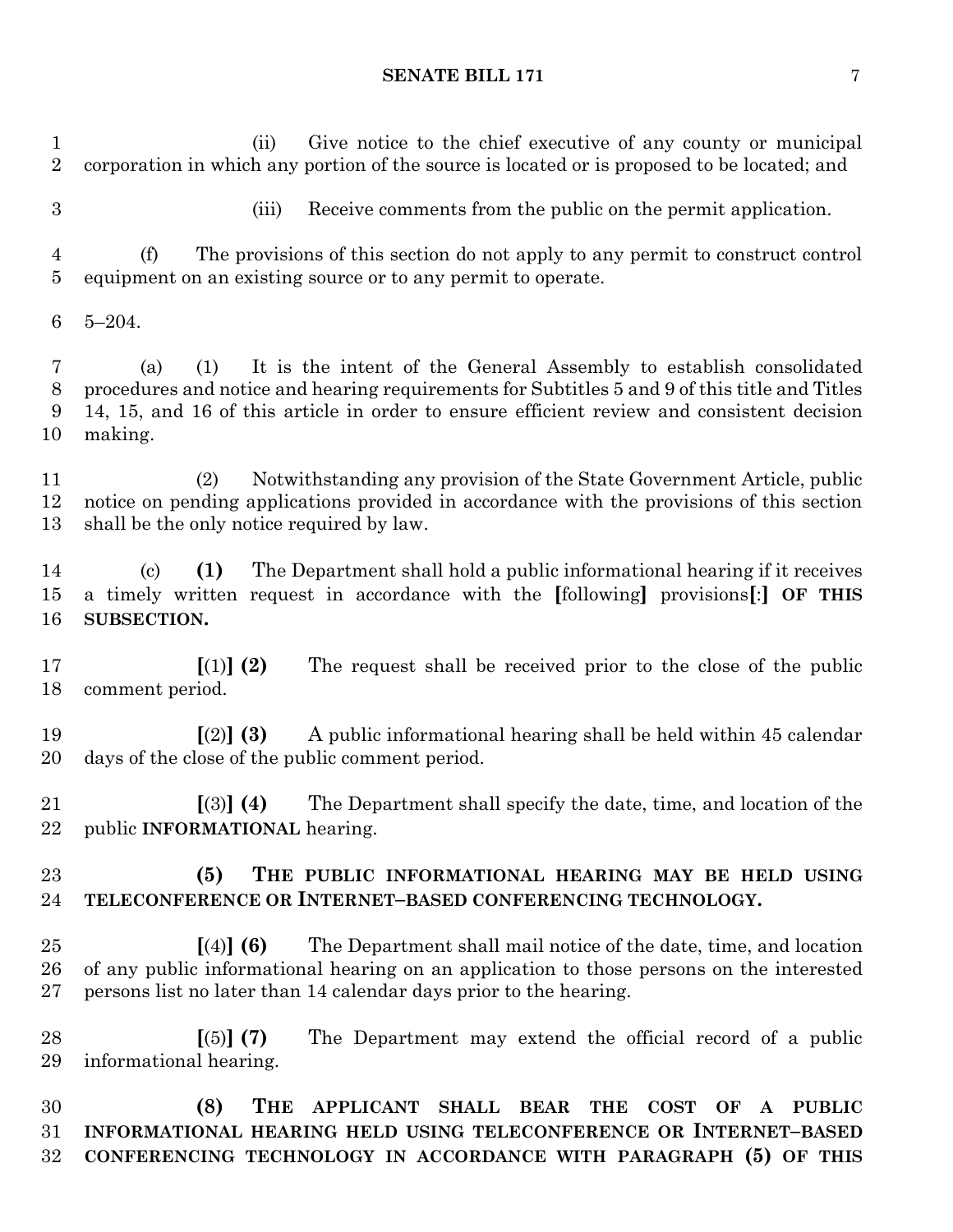|                | 8<br><b>SENATE BILL 171</b>                                                                                                                                                                                                                                                    |
|----------------|--------------------------------------------------------------------------------------------------------------------------------------------------------------------------------------------------------------------------------------------------------------------------------|
| $\mathbf 1$    | SUBSECTION.                                                                                                                                                                                                                                                                    |
| $\overline{2}$ | $7 - 239.$                                                                                                                                                                                                                                                                     |
| 3<br>4<br>5    | Before the Department issues a controlled hazardous substance facility<br>(a)<br>permit, the Department AND THE APPLICANT shall comply with Title 1, Subtitle 6 of this<br>article.                                                                                            |
| 6              | Before the Department issues a low-level nuclear waste facility permit. the.<br>(b)                                                                                                                                                                                            |
| 7              | (1)<br>THE Department AND THE APPLICANT shall[:                                                                                                                                                                                                                                |
| 8              | Comply COMPLY with Title 1, Subtitle 6 of this article; and<br>(1)                                                                                                                                                                                                             |
| 9<br>10        | [Conduct] THE DEPARTMENT SHALL CONDUCT any public hearing<br>(2)<br>required by $\S 1-604$ of this article:                                                                                                                                                                    |
| 11<br>12       | (I)<br><b>USING</b><br><b>OR</b><br><b>INTERNET-BASED</b><br><b>TELECONFERENCE</b><br>CONFERENCING TECHNOLOGY; OR                                                                                                                                                              |
| 13<br>14       | (II)<br>IN PERSON in the county where the proposed facility is to be<br>located.                                                                                                                                                                                               |
| 15             | $9 - 204.2.$                                                                                                                                                                                                                                                                   |
| 16<br>17<br>18 | In addition to the requirements of $\S 9-204$ of this subtitle and Title 1, Subtitle<br>(a)<br>6 of this article, an applicant for a permit to install, materially alter, or materially extend<br>a landfill system shall give notice of the application by certified mail to: |
| 19<br>20       | The owners of all real property adjoining the site where the proposed<br>(1)<br>project is located;                                                                                                                                                                            |
| 21<br>22       | The chairman of the legislative body and any elected executive of the<br>(2)<br>county where the proposed project site is located;                                                                                                                                             |
| 23<br>24       | The elected executive of any municipal corporation where the proposed<br>(3)<br>project site is located; and                                                                                                                                                                   |
| 25<br>26       | Any other county within 1 mile of where the proposed project site is<br>(4)<br>located.                                                                                                                                                                                        |
| 27<br>28<br>29 | Any informational meeting required by $\S 1-603$ of this article shall be held [in]<br>(b)<br>the county where the proposed facility is to be located] IN ACCORDANCE WITH TITLE 1,<br><b>SUBTITLE 6 OF THIS ARTICLE.</b>                                                       |
| 30             | $9 - 234.$                                                                                                                                                                                                                                                                     |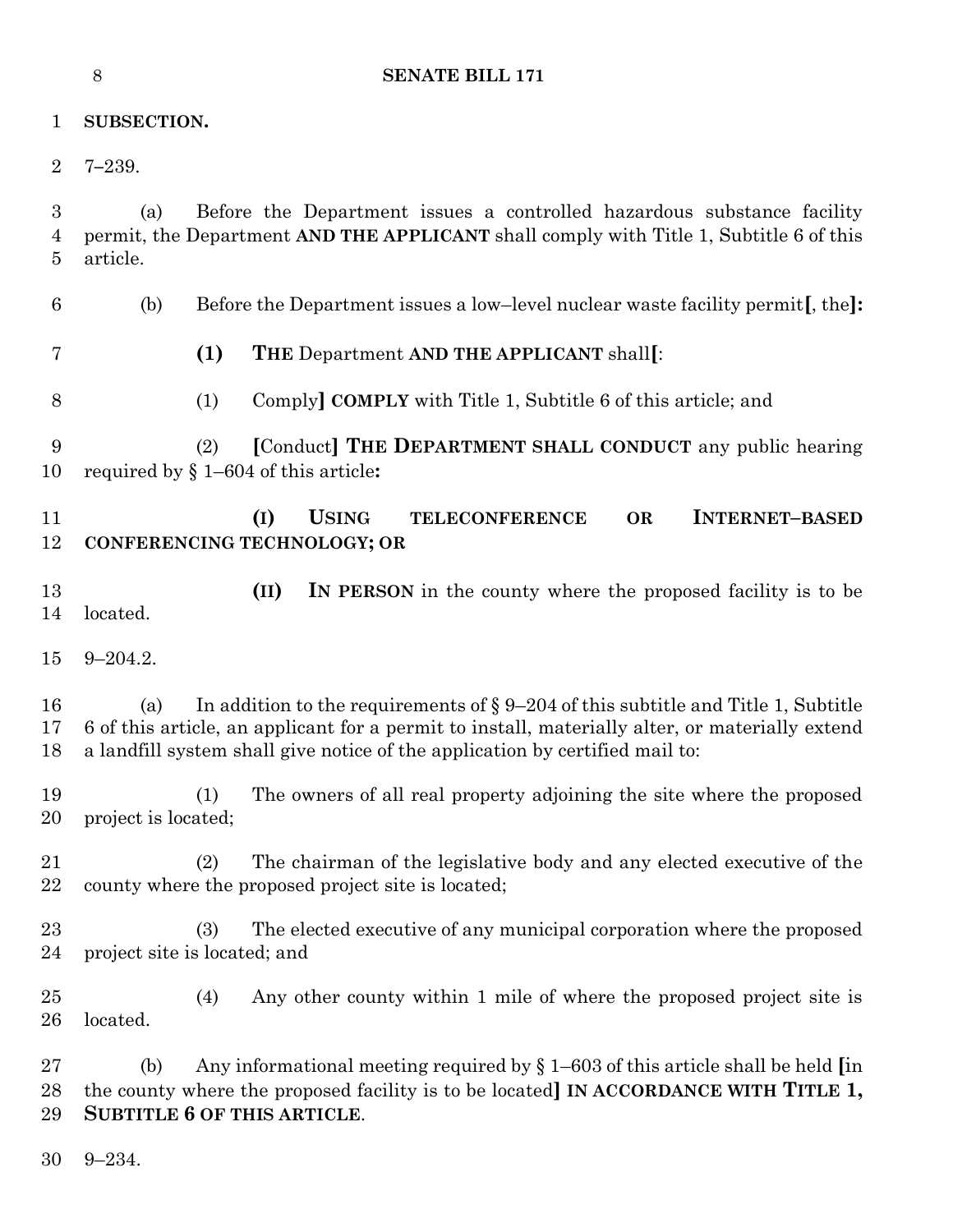(a) When the Department receives an application for a permit to utilize sewage sludge at a site, the Department immediately shall mail a copy of the permit application:

 (1) To the legislative body and any elected executive of a county and to the elected executive of any municipal corporation where the sewage sludge utilization site is to be located; and

 (2) To the legislative body and any elected executive of any other county within 1 mile of the sewage sludge utilization site.

 (b) For a permit to apply sewage sludge on marginal land or to construct a permanent facility that is designed primarily to utilize sewage sludge, the Department shall:

 (1) Publish notice of the application in a local newspaper having a substantial circulation in the county where the sewage sludge is to be applied or the facility is to be constructed;

- 14 (2) Mail a copy of the notice to:
- 15 (i) The local health official;

 (ii) The chairman of the legislative body and any elected executive of the county where the sewage sludge is to be applied or the facility is to be constructed;

 (iii) The elected executive of any municipal corporation where the sewage sludge is to be applied or the facility is to be constructed; and

 (iv) Any other county within 1 mile of where the sewage sludge is to be applied or the facility is to be constructed.

 (c) (1) Except as otherwise provided in § 9–234.1 of this subtitle, within 15 days after receiving a copy of the permit application, the executive or the legislative body of the county, or the executive or the legislative body of the municipal corporation, where the sewage sludge is to be applied or the facility is to be constructed may request that the Department hold a public hearing.

 (2) If the Department receives a request under paragraph (1) of this subsection, the Department shall hold a public hearing**:** 

 **(I) USING TELECONFERENCE OR INTERNET–BASED CONFERENCING TECHNOLOGY; OR**

 **(II) IN PERSON** in the affected subdivision **[**in accordance with the Administrative Procedure Act**]**.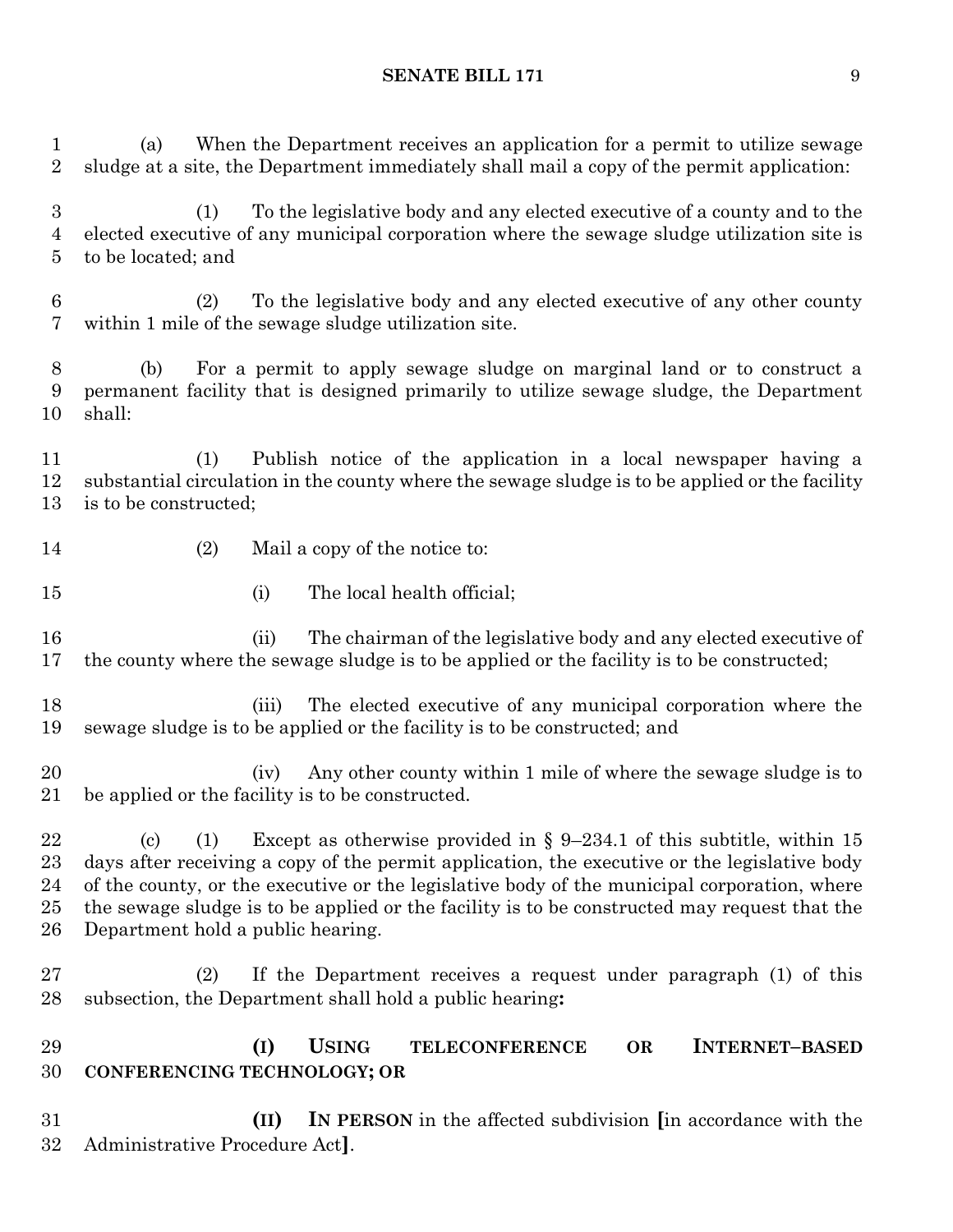(3) If the executives or legislative bodies of more than **[**1**] ONE** county or municipal corporation request a hearing under this subsection, the Department may hold a consolidated hearing**:**

 **(I) USING TELECONFERENCE OR INTERNET–BASED CONFERENCING TECHNOLOGY; OR**

**(II) IN PERSON** in **[**1**] ONE** county.

## **(4) AN APPLICANT SHALL BEAR THE COST OF HOLDING A PUBLIC HEARING USING TELECONFERENCE OR INTERNET–BASED CONFERENCING TECHNOLOGY IN ACCORDANCE WITH PARAGRAPH (2) OR (3) OF THIS SUBSECTION.**

 (d) For a permit to apply sewage sludge on land other than marginal land, the Department shall mail a copy of the permit application to:

12 (1) The local health official;

 (2) The chairman of the legislative body and any elected executive of the county where the sewage sludge is to be applied; and

 (3) The elected executive of any municipal corporation where the sewage sludge is to be applied.

 (e) (1) Within 10 days after receiving a copy of the permit application, the executive or the legislative body of the county, or the executive or the legislative body of the municipal corporation, where the sewage sludge is to be applied may request that the Department conduct a public information meeting.

 (2) If the Department receives a request under paragraph (1) of this subsection, the Department:

- 
- (i) Shall conduct a public information meeting**:**

## **1. USING TELECONFERENCE OR INTERNET–BASED CONFERENCING TECHNOLOGY; OR**

- 
- **2. IN PERSON** in the affected subdivision;

 (ii) May consolidate the public information meeting with **[**1**] ONE** or more public information meetings for other applications in the same county; and

 (iii) Shall notify the applicant for a permit and give the applicant the opportunity to present information at the public information meeting.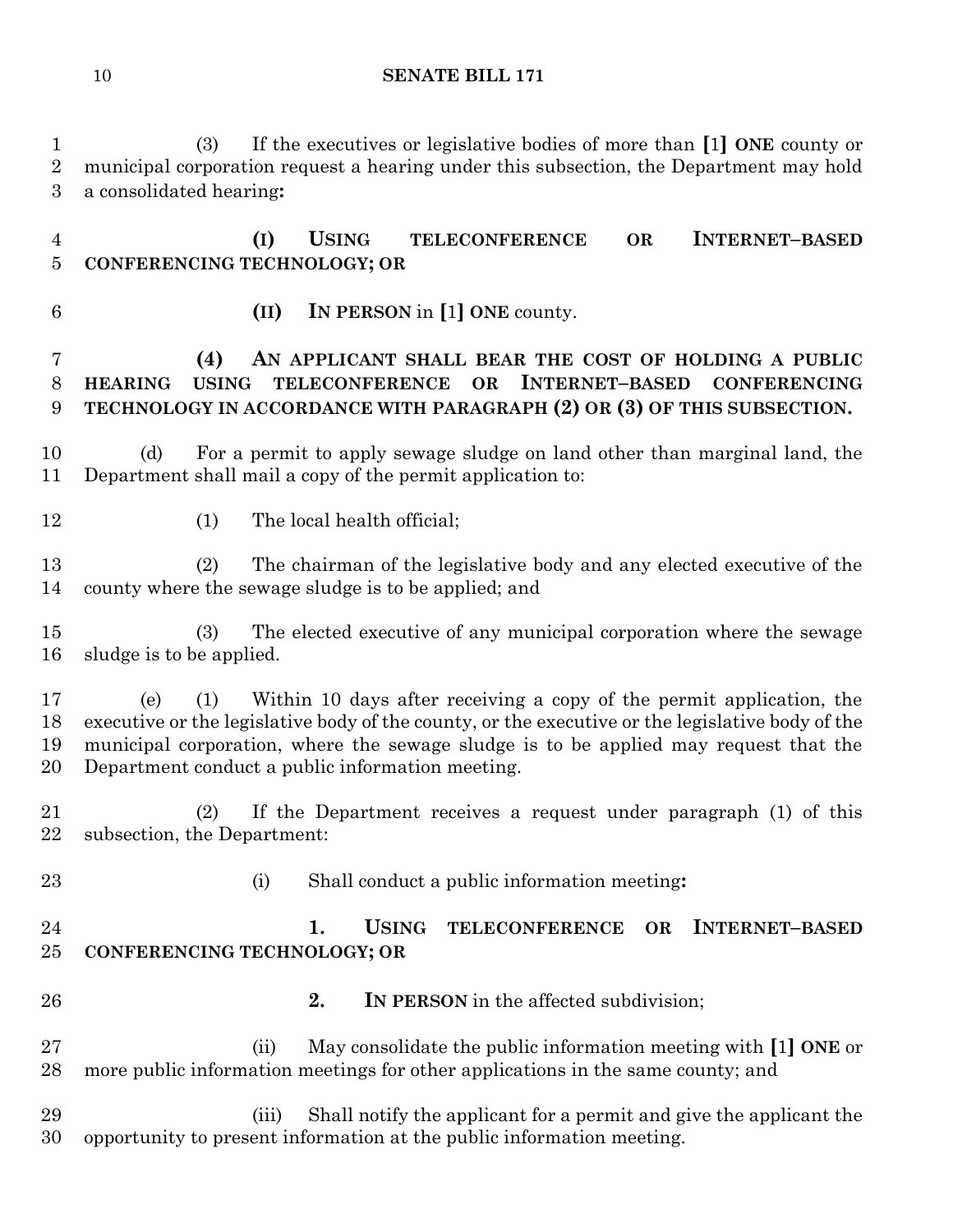(3) If the executives or legislative bodies of more than **[**1**] ONE** county or municipal corporation request a public information meeting under this subsection, the Department may hold a consolidated public information meeting**:**

 **(I) USING TELECONFERENCE OR INTERNET–BASED CONFERENCING TECHNOLOGY; OR**

**(II) IN PERSON** in **[**1**] ONE** county.

 **(4) AN APPLICANT SHALL BEAR THE COST OF HOLDING A PUBLIC INFORMATION MEETING USING TELECONFERENCE OR INTERNET–BASED CONFERENCING TECHNOLOGY IN ACCORDANCE WITH PARAGRAPH (2)(I) OR (3) OF THIS SUBSECTION.**

 (f) **TO PROTECT PUBLIC HEALTH AND SAFETY, THE DEPARTMENT IS NOT REQUIRED TO HOLD AN IN–PERSON PUBLIC HEARING OR PUBLIC INFORMATION MEETING SPECIFIED UNDER SUBSECTIONS (C) AND (E) OF THIS SECTION IF AN EMERGENCY DECLARATION IS ISSUED BY AN EXECUTIVE AUTHORITY OF:**

- 
- **(1) THE FEDERAL OR STATE GOVERNMENT; OR**

 **(2) THE LOCAL GOVERNMENT WITH JURISDICTION OVER A COUNTY OR MUNICIPALITY WHERE THE IN–PERSON MEETING OR HEARING WOULD OTHERWISE BE HELD.**

 **(G)** The Department shall provide each county and municipal corporation that receives a copy of any application under this section with an opportunity to consult with the Department about the decision to issue, deny, or place restrictions on a sewage sludge utilization permit.

9–234.1.

 (a) This section does not apply to the storage or distribution of sewage sludge at a sewage treatment plant.

 (b) Before the Secretary issues, amends, or renews a permit to an applicant or permit holder under § 9–232 or § 9–238 of this subtitle to install, materially alter, or materially extend a structure used for storage or distribution of any type of sewage sludge, the Department shall hold a public hearing on the application, amendment, or renewal.

 (c) The Department shall hold a public hearing **[**in the affected subdivision**]** in accordance with **[**the Administrative Procedure Act**] TITLE 1, SUBTITLE 6 OF THIS ARTICLE**.

(d) **(1)** If more than **[**1**] ONE** county or municipal corporation will be affected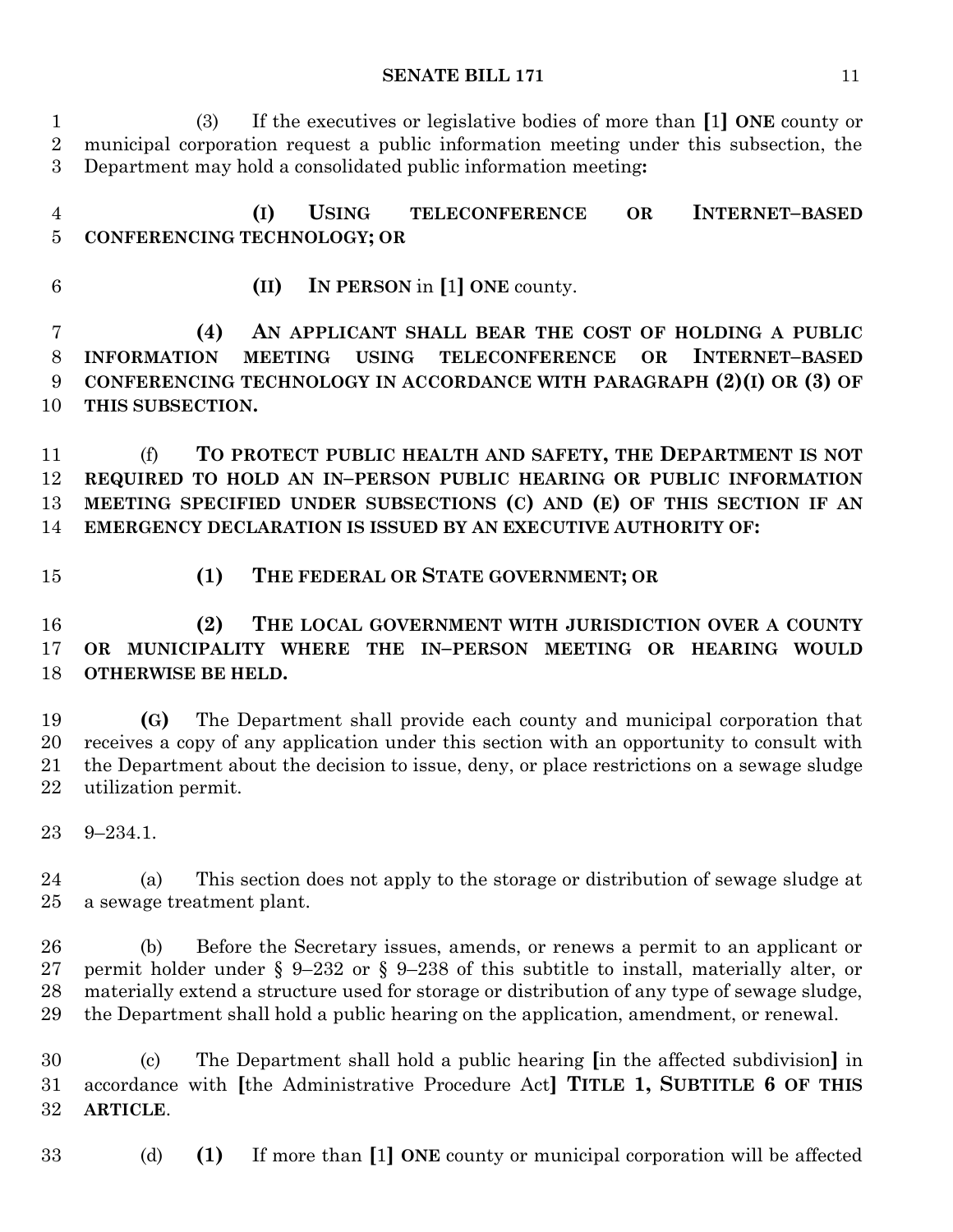by the granting of the sludge storage permit application, the Department may hold a consolidated hearing **[**in any affected subdivision**] IN ONE COUNTY OR MUNICIPAL CORPORATION**.

## **(2) IF THE DEPARTMENT HOLDS A CONSOLIDATED HEARING UNDER PARAGRAPH (1) OF THIS SUBSECTION, THE CONSOLIDATED HEARING SHALL BE HELD IN ACCORDANCE WITH TITLE 1, SUBTITLE 6 OF THIS ARTICLE.**

9–324.

 (a) Subject to the provisions of this section, the Department may issue a discharge permit if the Department finds that the discharge meets:

 (1) All applicable State and federal water quality standards and effluent limitations; and

(2) All other requirements of this subtitle.

 (b) Before issuing a discharge permit, the Department **AND THE APPLICANT**  shall comply with the provisions of Title 1, Subtitle 6 of this article.

 (c) The **[**information**] INFORMATIONAL** meeting required by Title 1, Subtitle 6 of this article shall be held in **[**the geographical area that will be most directly affected if the discharge permit is issued**] ACCORDANCE WITH TITLE 1, SUBTITLE 6 OF THIS ARTICLE**.

 (d) The Department shall give public notice of each application for a discharge permit as required by Title 1, Subtitle 6 of this article, and by making available to the public appropriate documents, permit applications, supporting material, plans, and other relevant information.

16–307.

 (a) (1) Any person proposing to conduct on any wetland an activity not 25 authorized by the regulations adopted under the provisions of  $\S 16-302$  of this subtitle shall apply for a permit with the Secretary, on the form the Secretary prescribes.

 (5) (i) No later than 30 days after receipt of the application, the Secretary shall issue public notice of the opportunity to submit written comments or to request a hearing.

- 
- **(II)** A hearing shall be held if requested.

 **(III) A HEARING REQUIRED UNDER THIS SECTION MAY BE HELD USING TELECONFERENCE OR INTERNET–BASED CONFERENCING TECHNOLOGY.**